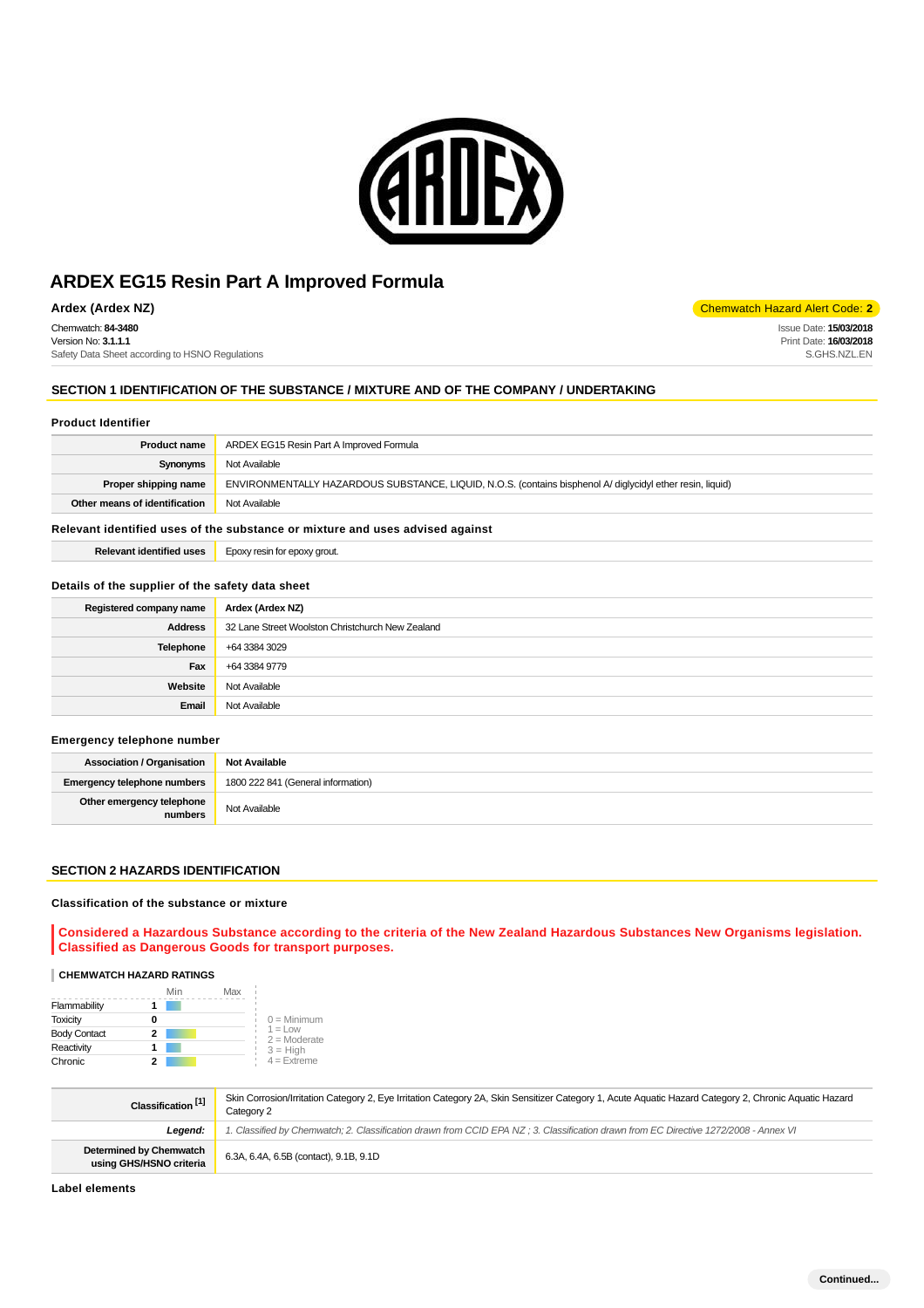| Hazard pictogram(s) |  |
|---------------------|--|
|---------------------|--|

| <b>SIGNAL WORD</b>                           | <b>WARNING</b>                                   |  |  |
|----------------------------------------------|--------------------------------------------------|--|--|
| Hazard statement(s)                          |                                                  |  |  |
| H315                                         | Causes skin irritation.                          |  |  |
| H319                                         | Causes serious eye irritation.                   |  |  |
| H317                                         | May cause an allergic skin reaction.             |  |  |
| H411                                         | Toxic to aquatic life with long lasting effects. |  |  |
| <b>Precautionary statement(s) Prevention</b> |                                                  |  |  |

#### ry statement(s)

| P <sub>280</sub> | Wear protective gloves/protective clothing/eye protection/face protection. |  |
|------------------|----------------------------------------------------------------------------|--|
| P <sub>261</sub> | Avoid breathing mist/vapours/spray.                                        |  |
| P273             | Avoid release to the environment.                                          |  |
| P272             | Contaminated work clothing should not be allowed out of the workplace.     |  |

### **Precautionary statement(s) Response**

| P362           | Take off contaminated clothing and wash before reuse.                                                                            |  |
|----------------|----------------------------------------------------------------------------------------------------------------------------------|--|
| P302+P352      | IF ON SKIN: Wash with plenty of soap and water.                                                                                  |  |
| P305+P351+P338 | IF IN EYES: Rinse cautiously with water for several minutes. Remove contact lenses, if present and easy to do. Continue rinsing. |  |
| P333+P313      | If skin irritation or rash occurs: Get medical advice/attention.                                                                 |  |

#### **Precautionary statement(s) Storage**

Not Applicable

### **Precautionary statement(s) Disposal**

| P50 |  |  |
|-----|--|--|
|     |  |  |
|     |  |  |

**P1** Dispose of contents/container in accordance with local regulations.

#### **SECTION 3 COMPOSITION / INFORMATION ON INGREDIENTS**

#### **Substances**

See section below for composition of Mixtures

#### **Mixtures**

| <b>CAS No</b> | %[weight] | Name                                               |
|---------------|-----------|----------------------------------------------------|
| 25068-38-6    | 20-70     | bisphenol A/ diglycidyl ether resin, liquid        |
| 28064-14-4    | 20-70     | bisphenol F glycidyl ether/ formaldehyde copolymer |
| 68609-97-2    | $20$      | (C12-14)alkylglycidyl ether                        |

## **SECTION 4 FIRST AID MEASURES**

NZ Poisons Centre 0800 POISON (0800 764 766) | NZ Emergency Services: 111

#### **Description of first aid measures**

| <b>Eye Contact</b>  | If this product comes in contact with the eyes:<br>• Wash out immediately with fresh running water.<br>Ensure complete irrigation of the eye by keeping eyelids apart and away from eye and moving the eyelids by occasionally lifting the upper and lower lids.<br>► Seek medical attention without delay; if pain persists or recurs seek medical attention.<br>► Removal of contact lenses after an eye injury should only be undertaken by skilled personnel.                                                                                                                                                                                          |
|---------------------|------------------------------------------------------------------------------------------------------------------------------------------------------------------------------------------------------------------------------------------------------------------------------------------------------------------------------------------------------------------------------------------------------------------------------------------------------------------------------------------------------------------------------------------------------------------------------------------------------------------------------------------------------------|
| <b>Skin Contact</b> | If skin contact occurs:<br>Inmediately remove all contaminated clothing, including footwear.<br>Flush skin and hair with running water (and soap if available).<br>▶ Seek medical attention in event of irritation.                                                                                                                                                                                                                                                                                                                                                                                                                                        |
| <b>Inhalation</b>   | If fumes, aerosols or combustion products are inhaled remove from contaminated area.<br>• Other measures are usually unnecessary.                                                                                                                                                                                                                                                                                                                                                                                                                                                                                                                          |
| Ingestion           | For advice, contact a Poisons Information Centre or a doctor at once.<br>• Urgent hospital treatment is likely to be needed.<br><b>If swallowed do NOT induce vomiting.</b><br>If vomiting occurs, lean patient forward or place on left side (head-down position, if possible) to maintain open airway and prevent aspiration.<br>• Observe the patient carefully.<br>► Never give liquid to a person showing signs of being sleepy or with reduced awareness; i.e. becoming unconscious.<br>• Give water to rinse out mouth, then provide liquid slowly and as much as casualty can comfortably drink.<br>Transport to hospital or doctor without delay. |

**Indication of any immediate medical attention and special treatment needed**

Treat symptomatically.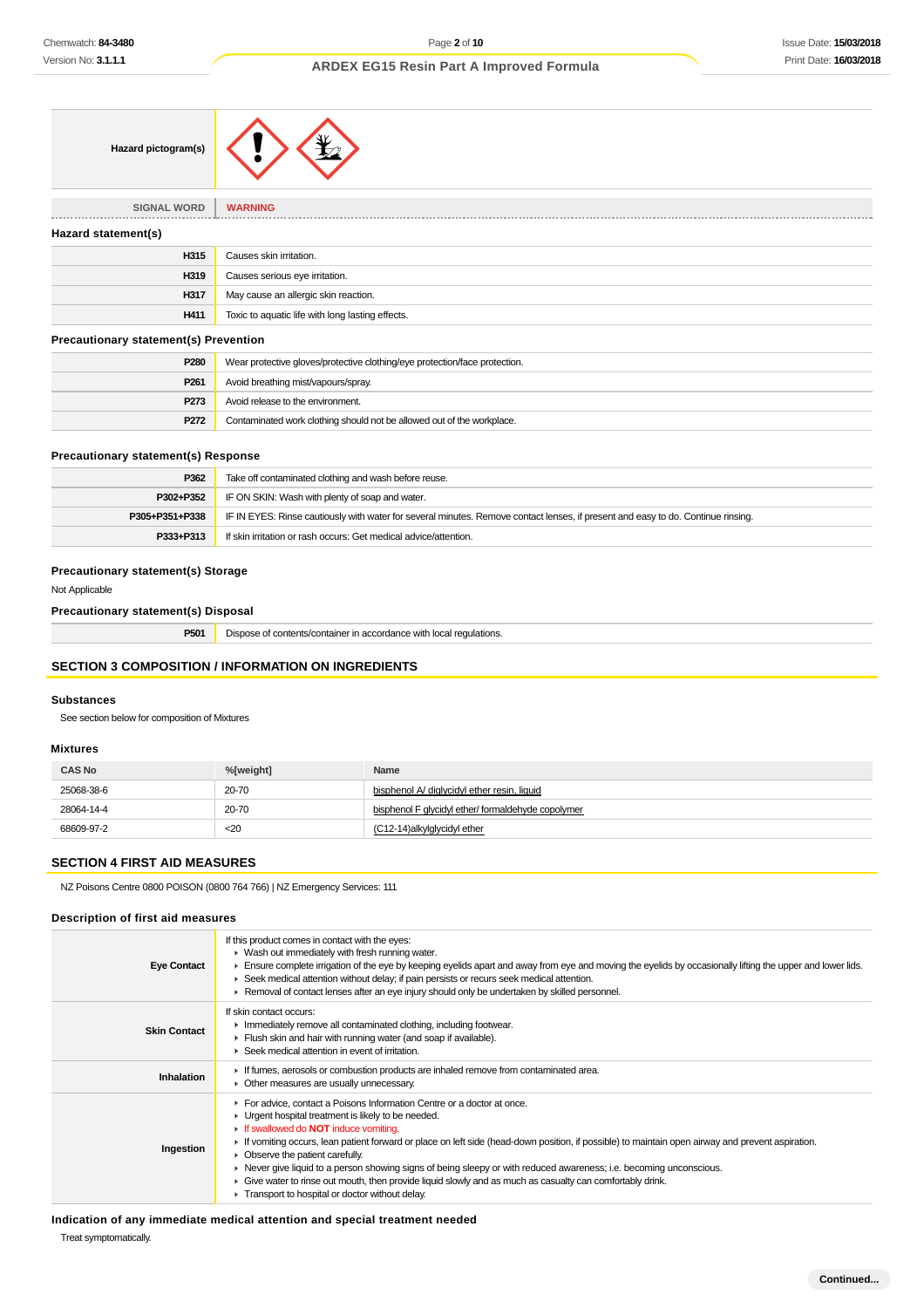### **SECTION 5 FIREFIGHTING MEASURES**

#### **Extinguishing media**

- Foam.
- Dry chemical powder. ▶ BCF (where regulations permit).
- Carbon dioxide.

#### **Special hazards arising from the substrate or mixture**

| Fire Incompatibility           | ▶ Avoid contamination with oxidising agents i.e. nitrates, oxidising acids, chlorine bleaches, pool chlorine etc. as ignition may result                                                                                                                                                                                                                                |
|--------------------------------|-------------------------------------------------------------------------------------------------------------------------------------------------------------------------------------------------------------------------------------------------------------------------------------------------------------------------------------------------------------------------|
| <b>Advice for firefighters</b> |                                                                                                                                                                                                                                                                                                                                                                         |
| <b>Fire Fighting</b>           | Alert Fire Brigade and tell them location and nature of hazard.<br>▶ Wear full body protective clothing with breathing apparatus.<br>► Prevent, by any means available, spillage from entering drains or water course.<br>► Use water delivered as a fine spray to control fire and cool adjacent area.                                                                 |
| <b>Fire/Explosion Hazard</b>   | • Combustible.<br>Slight fire hazard when exposed to heat or flame.<br>► Heating may cause expansion or decomposition leading to violent rupture of containers.<br>• On combustion, may emit toxic fumes of carbon monoxide (CO).<br>Combustion products include:<br>carbon dioxide (CO2)<br>aldehydes<br>other pyrolysis products typical of burning organic material. |

#### **SECTION 6 ACCIDENTAL RELEASE MEASURES**

#### **Personal precautions, protective equipment and emergency procedures**

See section 8

#### **Environmental precautions**

See section 12

### **Methods and material for containment and cleaning up**

| <b>Minor Spills</b> | In the event of a spill of a reactive diluent, the focus is on containing the spill to prevent contamination of soil and surface or ground water.<br>$\cdot$<br>If irritating vapors are present, an approved air-purifying respirator with organic vapor canister is recommended for cleaning up spills and<br>leaks.<br>For small spills, reactive diluents should be absorbed with sand.<br>Environmental hazard - contain spillage.<br>$\triangleright$ Clean up all spills immediately.<br>Avoid breathing vapours and contact with skin and eyes.<br>$\triangleright$ Control personal contact with the substance, by using protective equipment.<br>• Contain and absorb spill with sand, earth, inert material or vermiculite. |
|---------------------|----------------------------------------------------------------------------------------------------------------------------------------------------------------------------------------------------------------------------------------------------------------------------------------------------------------------------------------------------------------------------------------------------------------------------------------------------------------------------------------------------------------------------------------------------------------------------------------------------------------------------------------------------------------------------------------------------------------------------------------|
| <b>Major Spills</b> | Environmental hazard - contain spillage.<br>Industrial spills or releases of reactive diluents are infrequent and generally contained. If a large spill does occur, the material should be captured,<br>collected, and reprocessed or disposed of according to applicable governmental requirements.<br>An approved air-purifying respirator with organic-vapor canister is recommended for emergency work.<br>Moderate hazard.<br>$\triangleright$ Clear area of personnel and move upwind.<br>Alert Fire Brigade and tell them location and nature of hazard.<br>• Wear breathing apparatus plus protective gloves.                                                                                                                  |

Personal Protective Equipment advice is contained in Section 8 of the SDS.

## **SECTION 7 HANDLING AND STORAGE**

| Precautions for safe handling |                                                                                                                                                                                                                                                                                                |  |
|-------------------------------|------------------------------------------------------------------------------------------------------------------------------------------------------------------------------------------------------------------------------------------------------------------------------------------------|--|
| Safe handling                 | DO NOT allow clothing wet with material to stay in contact with skin<br>Avoid all personal contact, including inhalation.<br>• Wear protective clothing when risk of exposure occurs.<br>$\blacktriangleright$ Use in a well-ventilated area.<br>▶ Prevent concentration in hollows and sumps. |  |
| Other information             | Store in original containers.<br>▶ Keep containers securely sealed.<br>▶ No smoking, naked lights or ignition sources.<br>Store in a cool, dry, well-ventilated area.                                                                                                                          |  |

### **Conditions for safe storage, including any incompatibilities**

|                    | • Metal can or drum                                              |
|--------------------|------------------------------------------------------------------|
| Suitable container | ▶ Packaging as recommended by manufacturer.                      |
|                    | • Check all containers are clearly labelled and free from leaks. |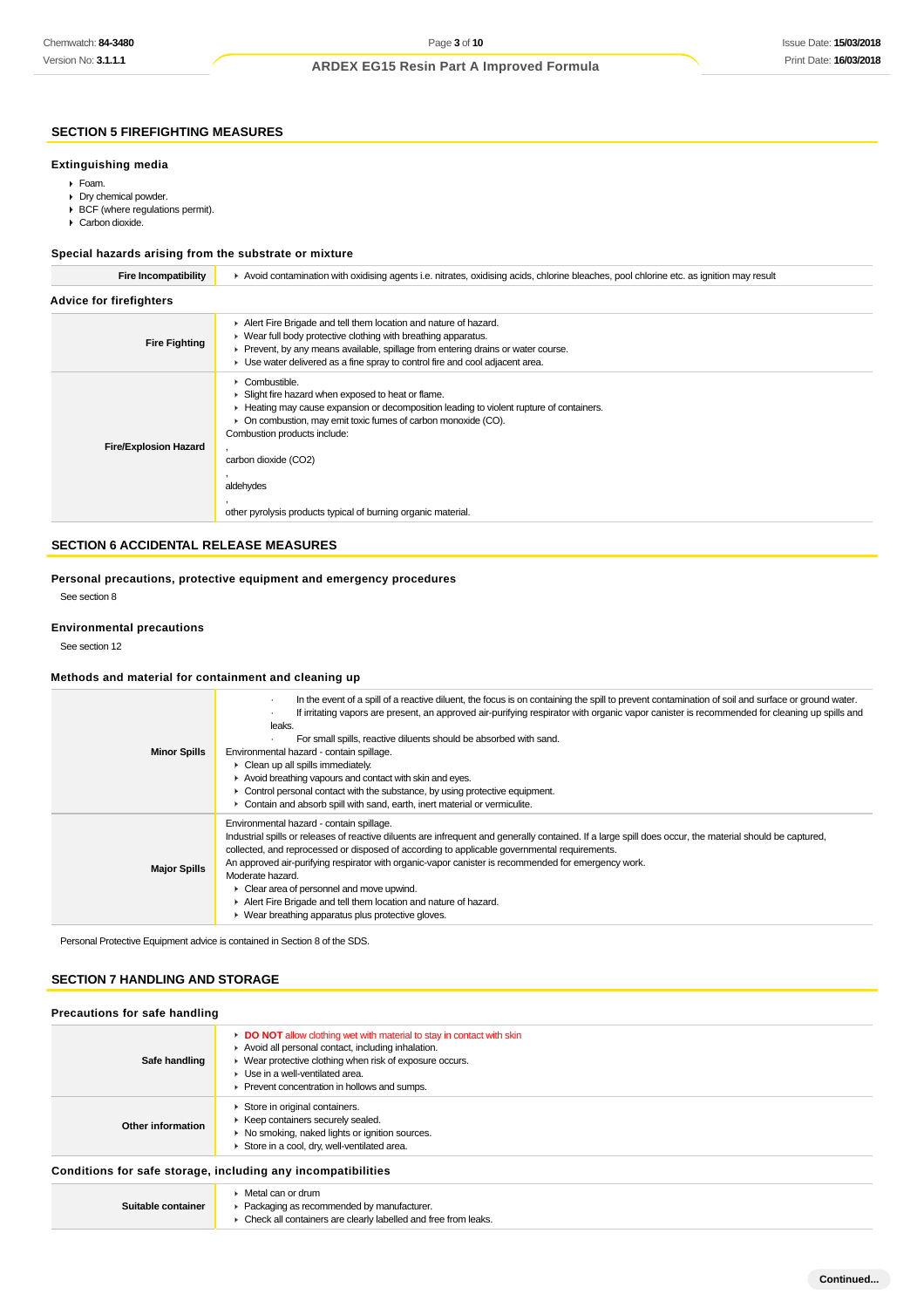### Issue Date: **15/03/2018** Print Date: **16/03/2018**

## **ARDEX EG15 Resin Part A Improved Formula**

| Avoid cross contamination between the two liquid parts of product (kit).<br>If two part products are mixed or allowed to mix in proportions other than manufacturer's recommendation, polymerisation with gelation and evolution of<br>Storage incompatibility<br>heat (exotherm) may occur.<br>This excess heat may generate toxic vapour<br>Avoid reaction with amines, mercaptans, strong acids and oxidising agents |  |
|-------------------------------------------------------------------------------------------------------------------------------------------------------------------------------------------------------------------------------------------------------------------------------------------------------------------------------------------------------------------------------------------------------------------------|--|
|-------------------------------------------------------------------------------------------------------------------------------------------------------------------------------------------------------------------------------------------------------------------------------------------------------------------------------------------------------------------------------------------------------------------------|--|

### **SECTION 8 EXPOSURE CONTROLS / PERSONAL PROTECTION**

#### **Control parameters**

### **OCCUPATIONAL EXPOSURE LIMITS (OEL)**

**INGREDIENT DATA**

Not Available

### **EMERGENCY LIMITS**

| Ingredient                                            | <b>Material name</b>                                    |               | TEEL-1              | TEEL-2    | TEEL-3      |
|-------------------------------------------------------|---------------------------------------------------------|---------------|---------------------|-----------|-------------|
| bisphenol A/ diglycidyl ether resin,<br>liquid        | Epoxy resin includes EPON 1001, 1007, 820, ERL-2795     |               | $90 \text{ mg/m}$   | 990 mg/m3 | 5,900 mg/m3 |
| bisphenol F glycidyl ether/<br>formaldehyde copolymer | Phenol, polymer with formaldehyde, oxiranylmethyl ether |               | $30 \text{ mg/m}$   | 330 mg/m3 | 2,000 mg/m3 |
|                                                       |                                                         |               |                     |           |             |
| Ingredient                                            | <b>Original IDLH</b>                                    |               | <b>Revised IDLH</b> |           |             |
| bisphenol A/ diglycidyl ether resin,<br>liquid        | Not Available                                           | Not Available |                     |           |             |
| bisphenol F glycidyl ether/<br>formaldehyde copolymer | Not Available                                           | Not Available |                     |           |             |
| (C12-14)alkylglycidyl ether                           | Not Available<br>Not Available                          |               |                     |           |             |

#### **Exposure controls**

| Appropriate engineering<br>controls | Engineering controls are used to remove a hazard or place a barrier between the worker and the hazard. Well-designed engineering controls can be<br>highly effective in protecting workers and will typically be independent of worker interactions to provide this high level of protection.<br>The basic types of engineering controls are:<br>Process controls which involve changing the way a job activity or process is done to reduce the risk.<br>Enclosure and/or isolation of emission source which keeps a selected hazard "physically" away from the worker and ventilation that strategically "adds" and<br>"removes" air in the work environment.                                                                                                                                                                                                                                                                                                                                                                                                                                                                                                                                                                                                                                                                                                                 |
|-------------------------------------|---------------------------------------------------------------------------------------------------------------------------------------------------------------------------------------------------------------------------------------------------------------------------------------------------------------------------------------------------------------------------------------------------------------------------------------------------------------------------------------------------------------------------------------------------------------------------------------------------------------------------------------------------------------------------------------------------------------------------------------------------------------------------------------------------------------------------------------------------------------------------------------------------------------------------------------------------------------------------------------------------------------------------------------------------------------------------------------------------------------------------------------------------------------------------------------------------------------------------------------------------------------------------------------------------------------------------------------------------------------------------------|
| <b>Personal protection</b>          |                                                                                                                                                                                                                                                                                                                                                                                                                                                                                                                                                                                                                                                                                                                                                                                                                                                                                                                                                                                                                                                                                                                                                                                                                                                                                                                                                                                 |
| Eye and face protection             | Safety glasses with side shields.<br>Chemical goggles.<br>• Contact lenses may pose a special hazard; soft contact lenses may absorb and concentrate irritants. A written policy document, describing the wearing<br>of lenses or restrictions on use, should be created for each workplace or task.                                                                                                                                                                                                                                                                                                                                                                                                                                                                                                                                                                                                                                                                                                                                                                                                                                                                                                                                                                                                                                                                            |
| <b>Skin protection</b>              | See Hand protection below                                                                                                                                                                                                                                                                                                                                                                                                                                                                                                                                                                                                                                                                                                                                                                                                                                                                                                                                                                                                                                                                                                                                                                                                                                                                                                                                                       |
| Hands/feet protection               | NOTE:<br>The material may produce skin sensitisation in predisposed individuals. Care must be taken, when removing gloves and other protective equipment, to<br>avoid all possible skin contact.<br>► Contaminated leather items, such as shoes, belts and watch-bands should be removed and destroyed.<br>The selection of suitable gloves does not only depend on the material, but also on further marks of quality which vary from manufacturer to manufacturer.<br>Where the chemical is a preparation of several substances, the resistance of the glove material can not be calculated in advance and has therefore to be<br>checked prior to the application.<br>The exact break through time for substances has to be obtained from the manufacturer of the protective gloves and has to be observed when making a final<br>choice.<br>Personal hygiene is a key element of effective hand care.<br>• When handling liquid-grade epoxy resins wear chemically protective gloves (e.g nitrile or nitrile-butatoluene rubber), boots and aprons.<br>DO NOT use cotton or leather (which absorb and concentrate the resin), polyvinyl chloride, rubber or polyethylene gloves (which absorb the resin).<br>DO NOT use barrier creams containing emulsified fats and oils as these may absorb the resin; silicone-based barrier creams should be reviewed prior<br>to use. |
| <b>Body protection</b>              | See Other protection below                                                                                                                                                                                                                                                                                                                                                                                                                                                                                                                                                                                                                                                                                                                                                                                                                                                                                                                                                                                                                                                                                                                                                                                                                                                                                                                                                      |
| Other protection                    | $\triangleright$ Overalls.<br>P.V.C. apron.<br>Barrier cream.                                                                                                                                                                                                                                                                                                                                                                                                                                                                                                                                                                                                                                                                                                                                                                                                                                                                                                                                                                                                                                                                                                                                                                                                                                                                                                                   |
| <b>Thermal hazards</b>              | Not Available                                                                                                                                                                                                                                                                                                                                                                                                                                                                                                                                                                                                                                                                                                                                                                                                                                                                                                                                                                                                                                                                                                                                                                                                                                                                                                                                                                   |

#### **Respiratory protection**

Type A-P Filter of sufficient capacity. (AS/NZS 1716 & 1715, EN 143:2000 & 149:2001, ANSI Z88 or national equivalent)

Selection of the Class and Type of respirator will depend upon the level of breathing zone contaminant and the chemical nature of the contaminant. Protection Factors (defined as the ratio of contaminant outside and inside the mask) may also be important.

| Required minimum protection factor | Maximum gas/vapour concentration present in air p.p.m. (by volume) | <b>Half-face Respirator</b> | <b>Full-Face Respirator</b> |
|------------------------------------|--------------------------------------------------------------------|-----------------------------|-----------------------------|
| up to 10                           | 1000                                                               | A-AUS / Class1 P2           |                             |
| up to 50                           | 1000                                                               |                             | A-AUS / Class 1 P2          |
| up to 50                           | 5000                                                               | Airline                     |                             |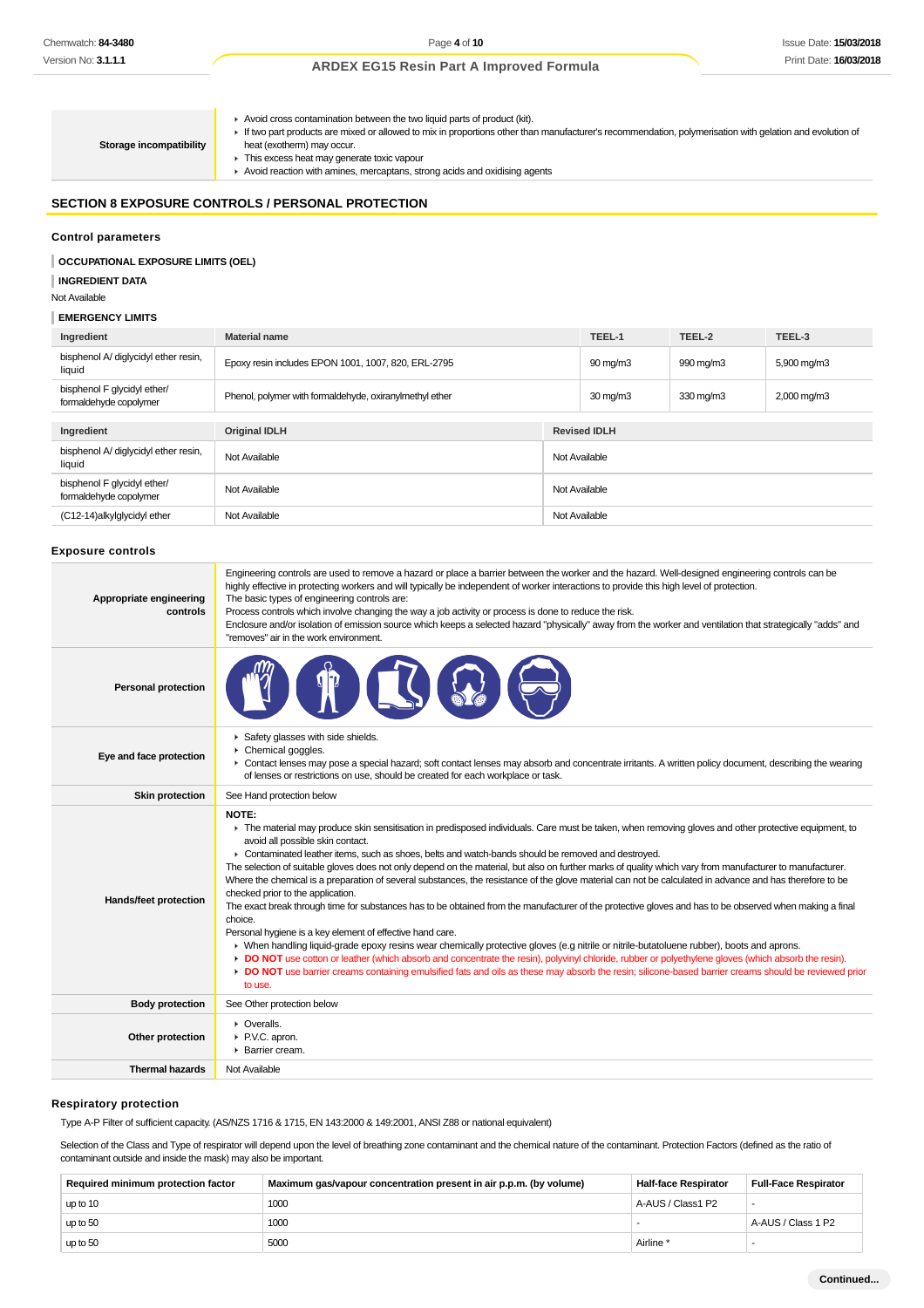| up to 100 | 5000  |   | A-2 P2<br>. |
|-----------|-------|---|-------------|
| up to 100 | 10000 | - | A-3 P2      |
| $100+$    |       |   | Airline**   |

\* - Continuous Flow \*\* - Continuous-flow or positive pressure demand

A(All classes) = Organic vapours, B AUS or B1 = Acid gasses, B2 = Acid gas or hydrogen cyanide(HCN), B3 = Acid gas or hydrogen cyanide(HCN), E = Sulfur dioxide(SO2), G = Agricultural chemicals, K = Ammonia(NH3), Hg = Mercury, NO = Oxides of nitrogen, MB = Methyl bromide, AX = Low boiling point organic compounds(below 65 degC)

Cartridge respirators should never be used for emergency ingress or in areas of unknown vapour concentrations or oxygen content. The wearer must be warned to leave the contaminated area immediately on detecting any odours through the respirator. The odour may indicate that the mask is not functioning properly, that the vapour concentration is too high, or that the mask is not properly fitted. Because of these limitations, only restricted use of cartridge respirators is considered appropriate.

### **SECTION 9 PHYSICAL AND CHEMICAL PROPERTIES**

#### **Information on basic physical and chemical properties**

| Appearance                                      | Tan slightly viscous liquid; does not mix with water. |                                            |                |
|-------------------------------------------------|-------------------------------------------------------|--------------------------------------------|----------------|
|                                                 |                                                       |                                            |                |
| <b>Physical state</b>                           | Liquid                                                | Relative density (Water = 1)               | Not Available  |
| Odour                                           | Not Available                                         | Partition coefficient n-octanol /<br>water | Not Available  |
| <b>Odour threshold</b>                          | Not Available                                         | Auto-ignition temperature (°C)             | Not Available  |
| pH (as supplied)                                | Not Available                                         | Decomposition temperature                  | Not Available  |
| Melting point / freezing point<br>(°C)          | Not Available                                         | Viscosity (cSt)                            | Not Available  |
| Initial boiling point and boiling<br>range (°C) | Not Available                                         | Molecular weight (g/mol)                   | Not Applicable |
| Flash point (°C)                                | Not Available                                         | <b>Taste</b>                               | Not Available  |
| <b>Evaporation rate</b>                         | Not Available                                         | <b>Explosive properties</b>                | Not Available  |
| Flammability                                    | Not Available                                         | <b>Oxidising properties</b>                | Not Available  |
| Upper Explosive Limit (%)                       | Not Available                                         | Surface Tension (dyn/cm or<br>$mN/m$ )     | Not Available  |
| Lower Explosive Limit (%)                       | Not Available                                         | <b>Volatile Component (%vol)</b>           | Not Available  |
| Vapour pressure (kPa)                           | Not Available                                         | Gas group                                  | Not Available  |
| Solubility in water (g/L)                       | Immiscible                                            | pH as a solution (1%)                      | Not Available  |
| Vapour density (Air = 1)                        | Not Available                                         | VOC g/L                                    | Not Available  |

## **SECTION 10 STABILITY AND REACTIVITY**

| Reactivity                            | See section 7                                                                                                                        |
|---------------------------------------|--------------------------------------------------------------------------------------------------------------------------------------|
| <b>Chemical stability</b>             | • Unstable in the presence of incompatible materials.<br>▶ Product is considered stable.<br>Hazardous polymerisation will not occur. |
| Possibility of hazardous<br>reactions | See section 7                                                                                                                        |
| <b>Conditions to avoid</b>            | See section 7                                                                                                                        |
| Incompatible materials                | See section 7                                                                                                                        |
| Hazardous decomposition<br>products   | See section 5                                                                                                                        |

### **SECTION 11 TOXICOLOGICAL INFORMATION**

#### **Information on toxicological effects**

| <b>Inhaled</b>      | In animal testing, exposure to aerosols of reactive diluents (especially o-cresol glycidyl ether, CAS RN:2210-79-9) has been reported to affect the adrenal<br>gland, central nervous system, kidney, liver, ovaries, spleen, testes, thymus and respiratory tract.<br>Inhalation hazard is increased at higher temperatures.<br>The material can cause respiratory irritation in some persons. The body's response to such irritation can cause further lung damage.                                                                                                                                                                                                                                                                                                                                                                                                                                                                                                                                                                                                                                                                                           |
|---------------------|-----------------------------------------------------------------------------------------------------------------------------------------------------------------------------------------------------------------------------------------------------------------------------------------------------------------------------------------------------------------------------------------------------------------------------------------------------------------------------------------------------------------------------------------------------------------------------------------------------------------------------------------------------------------------------------------------------------------------------------------------------------------------------------------------------------------------------------------------------------------------------------------------------------------------------------------------------------------------------------------------------------------------------------------------------------------------------------------------------------------------------------------------------------------|
| Ingestion           | Reactive diluents exhibit a range of ingestion hazards. Small amounts swallowed incidental to normal handling operations are not likely to cause injury.<br>However, swallowing larger amounts may cause injury.<br>Animal testing showed that a single dose of bisphenol A diglycidyl ether (BADGE) given by mouth, caused an increase in immature sperm.<br>Bisphenol A diglycidyl ethers (BADGEs) produce a sensitization dermatitis (skin inflammation) characterized by eczema with blisters and papules, with<br>considerable itching of the back of the hand. This may persist for 10-14 days after withdrawal from exposure and recur immediately on re-exposure. The<br>dermatitis may last longer following each exposure, but is unlikely to become more intense. Lower molecular weight species produce sensitization more<br>readily.<br>High molecular weight material; on single acute exposure would be expected to pass through gastrointestinal tract with little change / absorption.<br>Occasionally accumulation of the solid material within the alimentary tract may result in formation of a bezoar (concretion), producing discomfort. |
| <b>Skin Contact</b> | This material can cause inflammation of the skin on contact in some persons.<br>The material may accentuate any pre-existing dermatitis condition<br>Bisphenol A diglycidyl ether (BADGE) may produce contact dermatitis characterized by redness and swelling, with weeping followed by crusting and<br>scaling. A liquid resin with a molecular weight of 350 produced severe skin irritation when applied daily for 4 hours over 20 days.<br>Skin contact with reactive diluents may cause slight to moderate irritation with local redness. Repeated or prolonged skin contact may cause burns.<br>Open cuts, abraded or irritated skin should not be exposed to this material<br>Entry into the blood-stream, through, for example, cuts, abrasions or lesions, may produce systemic injury with harmful effects. Examine the skin prior to the                                                                                                                                                                                                                                                                                                            |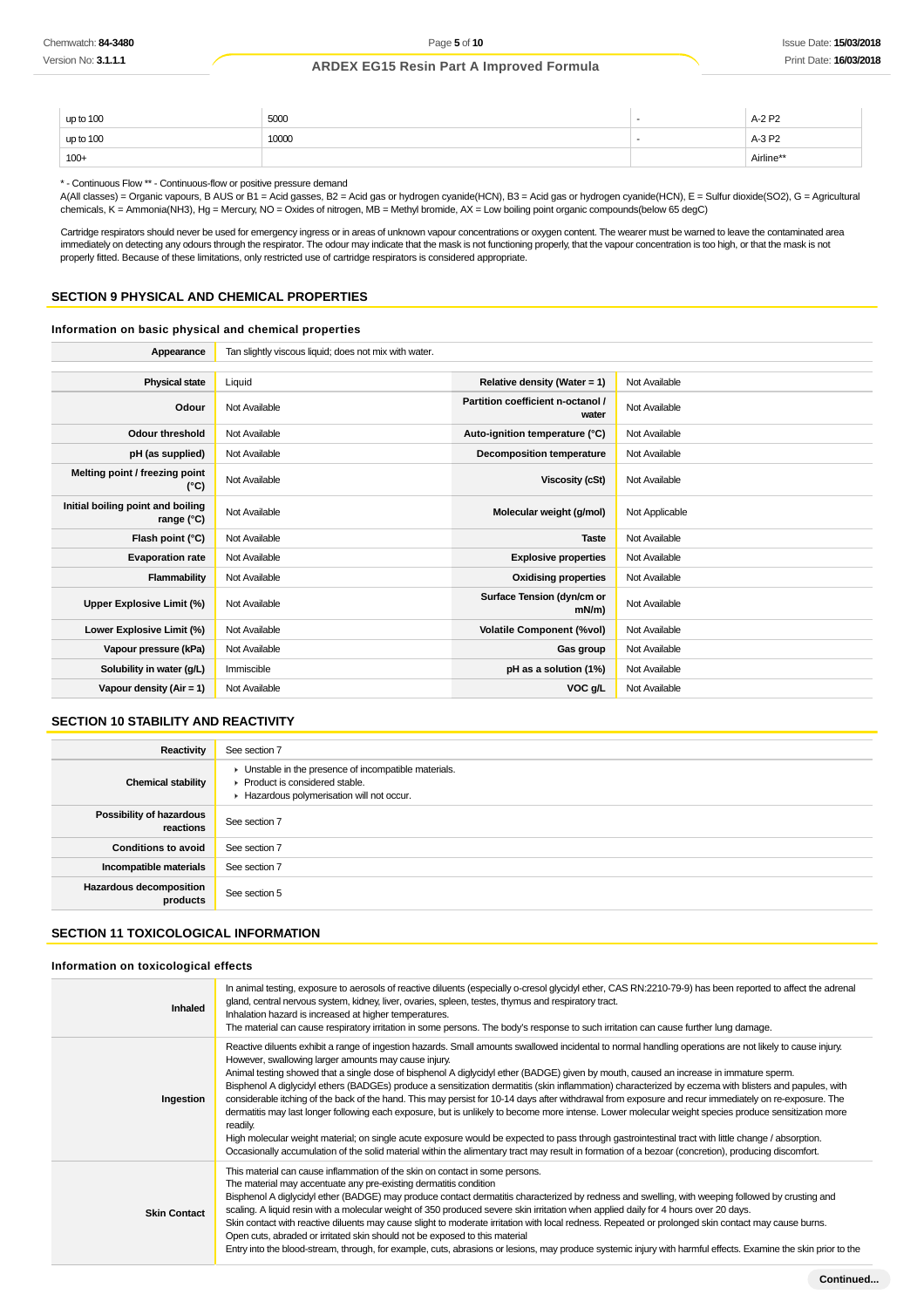|                                                                                                                                                                                   | use of the material and ensure that any external damage is suitably protected.                                                                                                                                                                                                                                                                                                                                                                                                                                                                                                                                                                                                                                                                                                                                                                                                                                                                                                                                                                                                                                                                                                                                                                                                                                                                                                                                                                                                                                                                                                                                                                                                                                                                                                                                                                                                                                                                                                                                                                                                                                                                                                                                                                |                                 |                |
|-----------------------------------------------------------------------------------------------------------------------------------------------------------------------------------|-----------------------------------------------------------------------------------------------------------------------------------------------------------------------------------------------------------------------------------------------------------------------------------------------------------------------------------------------------------------------------------------------------------------------------------------------------------------------------------------------------------------------------------------------------------------------------------------------------------------------------------------------------------------------------------------------------------------------------------------------------------------------------------------------------------------------------------------------------------------------------------------------------------------------------------------------------------------------------------------------------------------------------------------------------------------------------------------------------------------------------------------------------------------------------------------------------------------------------------------------------------------------------------------------------------------------------------------------------------------------------------------------------------------------------------------------------------------------------------------------------------------------------------------------------------------------------------------------------------------------------------------------------------------------------------------------------------------------------------------------------------------------------------------------------------------------------------------------------------------------------------------------------------------------------------------------------------------------------------------------------------------------------------------------------------------------------------------------------------------------------------------------------------------------------------------------------------------------------------------------|---------------------------------|----------------|
| Eye                                                                                                                                                                               | This material can cause eye irritation and damage in some persons.<br>Eye contact with reactive diluents may cause slight to severe irritation with the possibility of chemical burns or moderate to severe damage to the cornea.                                                                                                                                                                                                                                                                                                                                                                                                                                                                                                                                                                                                                                                                                                                                                                                                                                                                                                                                                                                                                                                                                                                                                                                                                                                                                                                                                                                                                                                                                                                                                                                                                                                                                                                                                                                                                                                                                                                                                                                                             |                                 |                |
| Chronic                                                                                                                                                                           | Skin contact with the material is more likely to cause a sensitisation reaction in some persons compared to the general population.<br>There has been some concern that this material can cause cancer or mutations but there is not enough data to make an assessment.<br>Substance accumulation, in the human body, may occur and may cause some concern following repeated or long-term occupational exposure.<br>Based on experience with similar materials, there is a possibility that exposure to the material may reduce fertility in humans at levels which do not cause<br>other toxic effects.<br>Bisphenol A diglycidyl ethers (BADGEs) produce a sensitization dermatitis (skin inflammation) characterized by eczema with blisters and papules, with<br>considerable itching of the back of the hand. This may persist for 10-14 days after withdrawal from exposure and recur immediately on re-exposure. The<br>dermatitis may last longer following each exposure, but is unlikely to become more intense. Lower molecular weight species produce sensitization more<br>readily.<br>For some reactive diluents, prolonged or repeated skin contact may result in absorption of potentially harmful amounts or allergic skin reactions.<br>Exposure to some reactive diluents (notably, neopentylglycol diglycidyl ether, CAS RN: 17557-23-2) has caused cancer in some animal testing.<br>Glycidyl ethers can cause genetic damage and cancer.<br>Bisphenol F, bisphenol A, fluorine-containing bisphenol A (bisphenol AF) and other diphenylalkanes were found to have oestrogen-like effects. Bisphenol F<br>is present in the environment and as a contaminant of food, so humans may therefore be exposed to bisphenol. Testing shows bisphenol F has genetic<br>toxicity as well as the ability to disrupt hormonal balance.<br>This product contains a polymer with reactive functional groups (aldehydes and phenolics) regarded as being of moderate concern. Aldehydes are reactive,<br>soluble and are highly irritating.<br>Bisphenol A may have effects similar to female sex hormones and when administered to pregnant women, may damage the foetus. It may also damage male<br>reproductive organs and sperm. |                                 |                |
|                                                                                                                                                                                   | <b>TOXICITY</b>                                                                                                                                                                                                                                                                                                                                                                                                                                                                                                                                                                                                                                                                                                                                                                                                                                                                                                                                                                                                                                                                                                                                                                                                                                                                                                                                                                                                                                                                                                                                                                                                                                                                                                                                                                                                                                                                                                                                                                                                                                                                                                                                                                                                                               | <b>IRRITATION</b>               |                |
| <b>ARDEX EG15 Resin Part A</b><br><b>Improved Formula</b>                                                                                                                         | Not Available                                                                                                                                                                                                                                                                                                                                                                                                                                                                                                                                                                                                                                                                                                                                                                                                                                                                                                                                                                                                                                                                                                                                                                                                                                                                                                                                                                                                                                                                                                                                                                                                                                                                                                                                                                                                                                                                                                                                                                                                                                                                                                                                                                                                                                 | Not Available                   |                |
|                                                                                                                                                                                   | <b>TOXICITY</b>                                                                                                                                                                                                                                                                                                                                                                                                                                                                                                                                                                                                                                                                                                                                                                                                                                                                                                                                                                                                                                                                                                                                                                                                                                                                                                                                                                                                                                                                                                                                                                                                                                                                                                                                                                                                                                                                                                                                                                                                                                                                                                                                                                                                                               | <b>IRRITATION</b>               |                |
| bisphenol A/ diglycidyl ether                                                                                                                                                     | dermal (rat) LD50: >1200 mg/kg <sup>[2]</sup>                                                                                                                                                                                                                                                                                                                                                                                                                                                                                                                                                                                                                                                                                                                                                                                                                                                                                                                                                                                                                                                                                                                                                                                                                                                                                                                                                                                                                                                                                                                                                                                                                                                                                                                                                                                                                                                                                                                                                                                                                                                                                                                                                                                                 | Eye (rabbit): 100mg - Mild      |                |
| resin, liquid                                                                                                                                                                     | Oral (rat) LD50: >1000 mg/kg <sup>[2]</sup>                                                                                                                                                                                                                                                                                                                                                                                                                                                                                                                                                                                                                                                                                                                                                                                                                                                                                                                                                                                                                                                                                                                                                                                                                                                                                                                                                                                                                                                                                                                                                                                                                                                                                                                                                                                                                                                                                                                                                                                                                                                                                                                                                                                                   |                                 |                |
|                                                                                                                                                                                   | <b>TOXICITY</b>                                                                                                                                                                                                                                                                                                                                                                                                                                                                                                                                                                                                                                                                                                                                                                                                                                                                                                                                                                                                                                                                                                                                                                                                                                                                                                                                                                                                                                                                                                                                                                                                                                                                                                                                                                                                                                                                                                                                                                                                                                                                                                                                                                                                                               | <b>IRRITATION</b>               |                |
| bisphenol F glycidyl ether/                                                                                                                                                       | dermal (rat) LD50: 4000 mg/kg <sup>[2]</sup>                                                                                                                                                                                                                                                                                                                                                                                                                                                                                                                                                                                                                                                                                                                                                                                                                                                                                                                                                                                                                                                                                                                                                                                                                                                                                                                                                                                                                                                                                                                                                                                                                                                                                                                                                                                                                                                                                                                                                                                                                                                                                                                                                                                                  | Eyes * (-) (-) Slight irritant  |                |
| formaldehyde copolymer                                                                                                                                                            | Oral (rat) LD50: 4000 mg/kg <sup>[2]</sup>                                                                                                                                                                                                                                                                                                                                                                                                                                                                                                                                                                                                                                                                                                                                                                                                                                                                                                                                                                                                                                                                                                                                                                                                                                                                                                                                                                                                                                                                                                                                                                                                                                                                                                                                                                                                                                                                                                                                                                                                                                                                                                                                                                                                    | Skin * (-) (-) Slight irritant  |                |
|                                                                                                                                                                                   |                                                                                                                                                                                                                                                                                                                                                                                                                                                                                                                                                                                                                                                                                                                                                                                                                                                                                                                                                                                                                                                                                                                                                                                                                                                                                                                                                                                                                                                                                                                                                                                                                                                                                                                                                                                                                                                                                                                                                                                                                                                                                                                                                                                                                                               |                                 |                |
|                                                                                                                                                                                   | <b>TOXICITY</b>                                                                                                                                                                                                                                                                                                                                                                                                                                                                                                                                                                                                                                                                                                                                                                                                                                                                                                                                                                                                                                                                                                                                                                                                                                                                                                                                                                                                                                                                                                                                                                                                                                                                                                                                                                                                                                                                                                                                                                                                                                                                                                                                                                                                                               | <b>IRRITATION</b>               |                |
|                                                                                                                                                                                   | Oral (rat) LD50: >10000 mg/kg <sup>[2]</sup>                                                                                                                                                                                                                                                                                                                                                                                                                                                                                                                                                                                                                                                                                                                                                                                                                                                                                                                                                                                                                                                                                                                                                                                                                                                                                                                                                                                                                                                                                                                                                                                                                                                                                                                                                                                                                                                                                                                                                                                                                                                                                                                                                                                                  | Eye (rabbit): mild [Ciba]       |                |
|                                                                                                                                                                                   |                                                                                                                                                                                                                                                                                                                                                                                                                                                                                                                                                                                                                                                                                                                                                                                                                                                                                                                                                                                                                                                                                                                                                                                                                                                                                                                                                                                                                                                                                                                                                                                                                                                                                                                                                                                                                                                                                                                                                                                                                                                                                                                                                                                                                                               | Skin (guinea pig): sensitiser   |                |
| (C12-14)alkylglycidyl ether                                                                                                                                                       |                                                                                                                                                                                                                                                                                                                                                                                                                                                                                                                                                                                                                                                                                                                                                                                                                                                                                                                                                                                                                                                                                                                                                                                                                                                                                                                                                                                                                                                                                                                                                                                                                                                                                                                                                                                                                                                                                                                                                                                                                                                                                                                                                                                                                                               | Skin (human): Irritant          |                |
|                                                                                                                                                                                   |                                                                                                                                                                                                                                                                                                                                                                                                                                                                                                                                                                                                                                                                                                                                                                                                                                                                                                                                                                                                                                                                                                                                                                                                                                                                                                                                                                                                                                                                                                                                                                                                                                                                                                                                                                                                                                                                                                                                                                                                                                                                                                                                                                                                                                               | Skin (human): non-sensitiser    |                |
|                                                                                                                                                                                   |                                                                                                                                                                                                                                                                                                                                                                                                                                                                                                                                                                                                                                                                                                                                                                                                                                                                                                                                                                                                                                                                                                                                                                                                                                                                                                                                                                                                                                                                                                                                                                                                                                                                                                                                                                                                                                                                                                                                                                                                                                                                                                                                                                                                                                               | Skin (rabbit): moderate         |                |
|                                                                                                                                                                                   |                                                                                                                                                                                                                                                                                                                                                                                                                                                                                                                                                                                                                                                                                                                                                                                                                                                                                                                                                                                                                                                                                                                                                                                                                                                                                                                                                                                                                                                                                                                                                                                                                                                                                                                                                                                                                                                                                                                                                                                                                                                                                                                                                                                                                                               | Skin: Moderate                  |                |
| Legend:                                                                                                                                                                           | 1. Value obtained from Europe ECHA Registered Substances - Acute toxicity 2.* Value obtained from manufacturer's SDS. Unless otherwise specified<br>data extracted from RTECS - Register of Toxic Effect of chemical Substances                                                                                                                                                                                                                                                                                                                                                                                                                                                                                                                                                                                                                                                                                                                                                                                                                                                                                                                                                                                                                                                                                                                                                                                                                                                                                                                                                                                                                                                                                                                                                                                                                                                                                                                                                                                                                                                                                                                                                                                                               |                                 |                |
|                                                                                                                                                                                   |                                                                                                                                                                                                                                                                                                                                                                                                                                                                                                                                                                                                                                                                                                                                                                                                                                                                                                                                                                                                                                                                                                                                                                                                                                                                                                                                                                                                                                                                                                                                                                                                                                                                                                                                                                                                                                                                                                                                                                                                                                                                                                                                                                                                                                               |                                 |                |
| <b>BISPHENOL A/ DIGLYCIDYL</b><br><b>ETHER RESIN, LIQUID</b>                                                                                                                      | The substance is classified by IARC as Group 3:<br>NOT classifiable as to its carcinogenicity to humans.<br>Evidence of carcinogenicity may be inadequate or limited in animal testing.<br>Animal testing over 13 weeks showed bisphenol A diglycidyl ether (BADGE) caused mild to moderate, chronic, inflammation of the skin.<br>Reproductive and Developmental Toxicity: Animal testing showed BADGE given over several months caused reduction in body weight but had no<br>reproductive effects.<br>Cancer-causing potential: It has been concluded that bisphenol A diglycidyl ether cannot be classified with respect to its cancer-causing potential in<br>humans.<br>Genetic toxicity: Laboratory tests on genetic toxicity of BADGE have so far been negative.<br>Foetoxicity has been observed in animal studies Oral (rabbit, female) NOEL 180 mg/kg (teratogenicity; NOEL (maternal 60 mg/kg)                                                                                                                                                                                                                                                                                                                                                                                                                                                                                                                                                                                                                                                                                                                                                                                                                                                                                                                                                                                                                                                                                                                                                                                                                                                                                                                                    |                                 |                |
| <b>BISPHENOL A/ DIGLYCIDYL</b><br>ETHER RESIN, LIQUID &<br><b>BISPHENOL F GLYCIDYL</b><br>ETHER/ FORMALDEHYDE<br><b>COPOLYMER &amp;</b><br>(C12-14) ALKYLGLYCIDYL<br><b>ETHER</b> | The following information refers to contact allergens as a group and may not be specific to this product.<br>Contact allergies quickly manifest themselves as contact eczema, more rarely as urticaria or Quincke's oedema. The pathogenesis of contact eczema<br>involves a cell-mediated (T lymphocytes) immune reaction of the delayed type. Other allergic skin reactions, e.g. contact urticaria, involve antibody-mediated<br>immune reactions.                                                                                                                                                                                                                                                                                                                                                                                                                                                                                                                                                                                                                                                                                                                                                                                                                                                                                                                                                                                                                                                                                                                                                                                                                                                                                                                                                                                                                                                                                                                                                                                                                                                                                                                                                                                         |                                 |                |
| <b>BISPHENOL A/ DIGLYCIDYL</b><br><b>ETHER RESIN, LIQUID &amp;</b><br><b>BISPHENOL F GLYCIDYL</b><br><b>ETHER/ FORMALDEHYDE</b><br><b>COPOLYMER</b>                               | The chemical structure of hydroxylated diphenylalkanes or bisphenols consists of two phenolic rings joined together through a bridging carbon. This class<br>of endocrine disruptors that mimic oestrogens is widely used in industry, particularly in plastics<br>Bisphenol A (BPA) and some related compounds exhibit oestrogenic activity in human breast cancer cell line MCF-7, but there were remarkable<br>differences in activity. Several derivatives of BPA exhibited significant thyroid hormonal activity towards rat pituitary cell line GH3, which releases growth<br>hormone in a thyroid hormone-dependent manner. However, BPA and several other derivatives did not show such activity.                                                                                                                                                                                                                                                                                                                                                                                                                                                                                                                                                                                                                                                                                                                                                                                                                                                                                                                                                                                                                                                                                                                                                                                                                                                                                                                                                                                                                                                                                                                                     |                                 |                |
| <b>Acute Toxicity</b>                                                                                                                                                             | $\circlearrowright$                                                                                                                                                                                                                                                                                                                                                                                                                                                                                                                                                                                                                                                                                                                                                                                                                                                                                                                                                                                                                                                                                                                                                                                                                                                                                                                                                                                                                                                                                                                                                                                                                                                                                                                                                                                                                                                                                                                                                                                                                                                                                                                                                                                                                           | Carcinogenicity                 | $\circledcirc$ |
| <b>Skin Irritation/Corrosion</b>                                                                                                                                                  | ✔                                                                                                                                                                                                                                                                                                                                                                                                                                                                                                                                                                                                                                                                                                                                                                                                                                                                                                                                                                                                                                                                                                                                                                                                                                                                                                                                                                                                                                                                                                                                                                                                                                                                                                                                                                                                                                                                                                                                                                                                                                                                                                                                                                                                                                             | Reproductivity                  | ◎              |
| Serious Eye Damage/Irritation                                                                                                                                                     | ✔                                                                                                                                                                                                                                                                                                                                                                                                                                                                                                                                                                                                                                                                                                                                                                                                                                                                                                                                                                                                                                                                                                                                                                                                                                                                                                                                                                                                                                                                                                                                                                                                                                                                                                                                                                                                                                                                                                                                                                                                                                                                                                                                                                                                                                             | <b>STOT - Single Exposure</b>   | $\circledcirc$ |
| <b>Respiratory or Skin</b>                                                                                                                                                        |                                                                                                                                                                                                                                                                                                                                                                                                                                                                                                                                                                                                                                                                                                                                                                                                                                                                                                                                                                                                                                                                                                                                                                                                                                                                                                                                                                                                                                                                                                                                                                                                                                                                                                                                                                                                                                                                                                                                                                                                                                                                                                                                                                                                                                               |                                 |                |
| sensitisation                                                                                                                                                                     | ✔                                                                                                                                                                                                                                                                                                                                                                                                                                                                                                                                                                                                                                                                                                                                                                                                                                                                                                                                                                                                                                                                                                                                                                                                                                                                                                                                                                                                                                                                                                                                                                                                                                                                                                                                                                                                                                                                                                                                                                                                                                                                                                                                                                                                                                             | <b>STOT - Repeated Exposure</b> | 0              |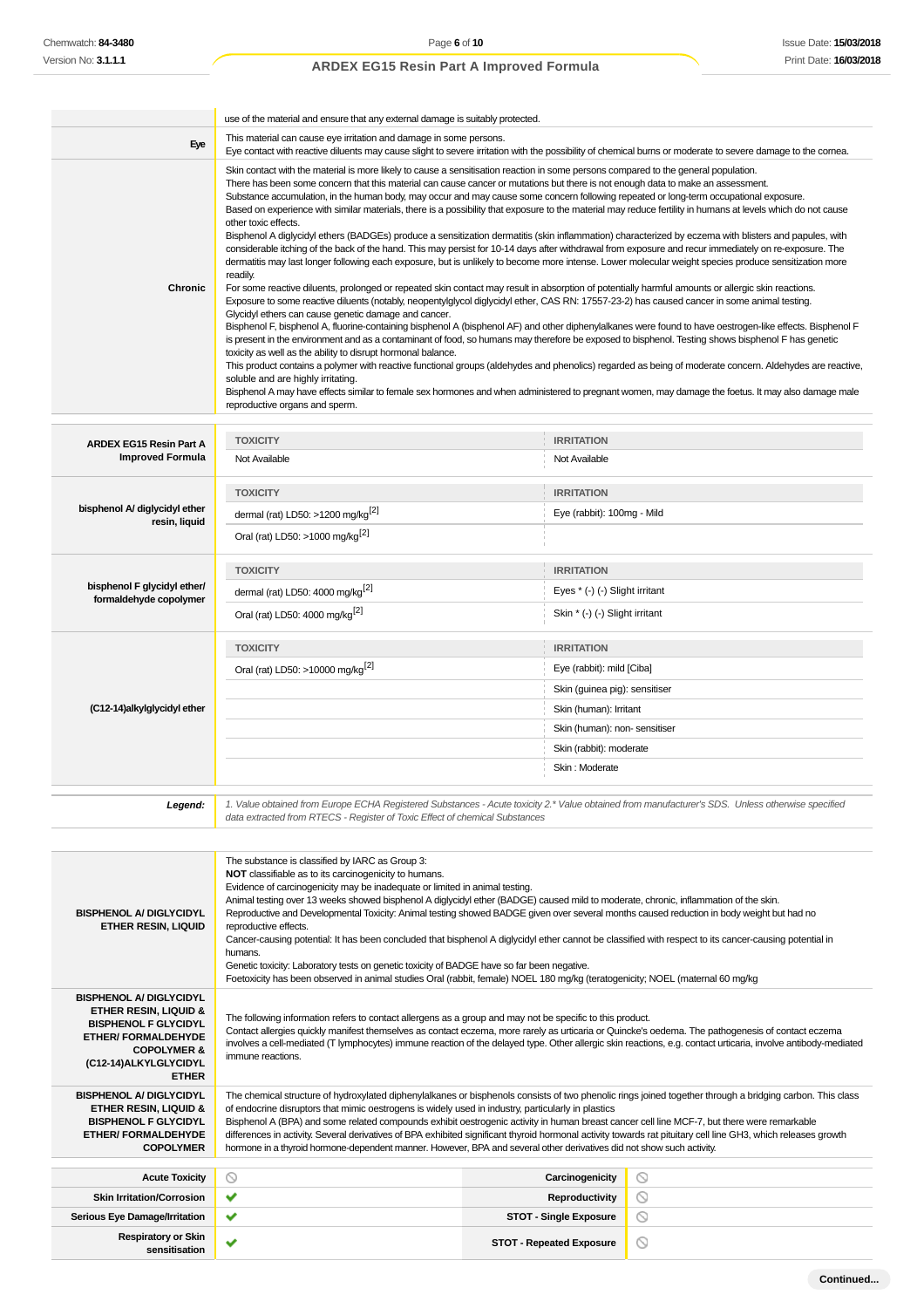**Continued...**

## **ARDEX EG15 Resin Part A Improved Formula**

**Mutagenicity Aspiration Hazard**

 $\overline{\phantom{a}}$ 

Legend:  $\mathsf{X}$  – Data available but does not fill the criteria for classification<br>  $\mathsf{Y}$  – Data available to make classification

 $\bigcirc$  – Data Not Available to make classification

## **SECTION 12 ECOLOGICAL INFORMATION**

**Toxicity**

|                                                           | <b>ENDPOINT</b>  | <b>TEST DURATION (HR)</b>                                                                                                                           | <b>SPECIES</b>                | <b>VALUE</b>     | <b>SOURCE</b>           |
|-----------------------------------------------------------|------------------|-----------------------------------------------------------------------------------------------------------------------------------------------------|-------------------------------|------------------|-------------------------|
| <b>ARDEX EG15 Resin Part A</b><br><b>Improved Formula</b> | Not<br>Available | Not Available                                                                                                                                       | Not Available                 | Not<br>Available | Not<br>Available        |
|                                                           | <b>ENDPOINT</b>  | <b>TEST DURATION (HR)</b>                                                                                                                           | <b>SPECIES</b>                | VALUE            | <b>SOURCE</b>           |
| bisphenol A/ diglycidyl ether                             | <b>LC50</b>      | 96                                                                                                                                                  | Fish                          | 1.2mg/L          | $\overline{2}$          |
| resin, liquid                                             | EC50             | 72                                                                                                                                                  | Algae or other aquatic plants | 9.4mg/L          | 2                       |
|                                                           | <b>NOEC</b>      | 72                                                                                                                                                  | Algae or other aquatic plants | $2.4$ mg/L       | 2                       |
|                                                           | <b>ENDPOINT</b>  | <b>TEST DURATION (HR)</b>                                                                                                                           | <b>SPECIES</b>                | VALUE            | <b>SOURCE</b>           |
| bisphenol F glycidyl ether/<br>formaldehyde copolymer     | Not<br>Available | Not Available                                                                                                                                       | Not Available                 | Not<br>Available | <b>Not</b><br>Available |
|                                                           | <b>ENDPOINT</b>  | <b>TEST DURATION (HR)</b>                                                                                                                           | <b>SPECIES</b>                | VALUE            | <b>SOURCE</b>           |
| (C12-14)alkylglycidyl ether                               | Not<br>Available | Not Available                                                                                                                                       | Not Available                 | Not<br>Available | Not<br>Available        |
| Legend:                                                   |                  | Extracted from 1. IUCLID Toxicity Data 2. Europe ECHA Registered Substances - Ecotoxicological Information - Aquatic Toxicity 3. EPIWIN Suite V3.12 |                               |                  |                         |

Toxic to aquatic organisms, may cause long-term adverse effects in the aquatic environment. **DO NOT** discharge into sewer or waterways.

#### **Persistence and degradability**

| Ingredient                                     | Persistence: Water/Soil | Persistence: Air |
|------------------------------------------------|-------------------------|------------------|
| bisphenol A/ diglycidyl ether resin,<br>liquid | <b>HIGH</b>             | <b>HIGH</b>      |

(Japan) - Bioconcentration Data 7. METI (Japan) - Bioconcentration Data 8. Vendor Data

(QSAR) - Aquatic Toxicity Data (Estimated) 4. US EPA, Ecotox database - Aquatic Toxicity Data 5. ECETOC Aquatic Hazard Assessment Data 6. NITE

#### **Bioaccumulative potential**

| Ingredient                                     | <b>Bioaccumulation</b>   |
|------------------------------------------------|--------------------------|
| bisphenol A/ diglycidyl ether resin,<br>liquid | LOW (LogKOW = $2.6835$ ) |

### **Mobility in soil**

| Ingredient                                     | <b>Mobility</b>       |
|------------------------------------------------|-----------------------|
| bisphenol A/ diglycidyl ether resin,<br>liquid | LOW ( $KOC = 51.43$ ) |

#### **SECTION 13 DISPOSAL CONSIDERATIONS**

| Waste treatment methods      |                                                                                                                                                                                                                                                                                                                                                                                                                                                                                                                                                                                                                                                                                                                                                                                                                                                                                                                                                                                                                                                                                                                                                                                                                                                                                                                                                                                                                                                                                                                                                                                      |
|------------------------------|--------------------------------------------------------------------------------------------------------------------------------------------------------------------------------------------------------------------------------------------------------------------------------------------------------------------------------------------------------------------------------------------------------------------------------------------------------------------------------------------------------------------------------------------------------------------------------------------------------------------------------------------------------------------------------------------------------------------------------------------------------------------------------------------------------------------------------------------------------------------------------------------------------------------------------------------------------------------------------------------------------------------------------------------------------------------------------------------------------------------------------------------------------------------------------------------------------------------------------------------------------------------------------------------------------------------------------------------------------------------------------------------------------------------------------------------------------------------------------------------------------------------------------------------------------------------------------------|
| Product / Packaging disposal | • Containers may still present a chemical hazard/ danger when empty.<br>Return to supplier for reuse/ recycling if possible.<br>Otherwise:<br>If container can not be cleaned sufficiently well to ensure that residuals do not remain or if the container cannot be used to store the same product, then<br>puncture containers, to prevent re-use, and bury at an authorised landfill.<br>• Where possible retain label warnings and SDS and observe all notices pertaining to the product.<br>Legislation addressing waste disposal requirements may differ by country, state and/ or territory. Each user must refer to laws operating in their area. In<br>some areas, certain wastes must be tracked.<br>A Hierarchy of Controls seems to be common - the user should investigate:<br>$\triangleright$ Reduction<br>$\triangleright$ Reuse<br>$\triangleright$ Recycling<br>Disposal (if all else fails)<br>This material may be recycled if unused, or if it has not been contaminated so as to make it unsuitable for its intended use.<br>DO NOT allow wash water from cleaning or process equipment to enter drains.<br>If It may be necessary to collect all wash water for treatment before disposal.<br>In all cases disposal to sewer may be subject to local laws and regulations and these should be considered first.<br>• Where in doubt contact the responsible authority.<br>► Recycle wherever possible or consult manufacturer for recycling options.<br>Consult State Land Waste Authority for disposal.<br>▶ Bury or incinerate residue at an approved site. |
|                              |                                                                                                                                                                                                                                                                                                                                                                                                                                                                                                                                                                                                                                                                                                                                                                                                                                                                                                                                                                                                                                                                                                                                                                                                                                                                                                                                                                                                                                                                                                                                                                                      |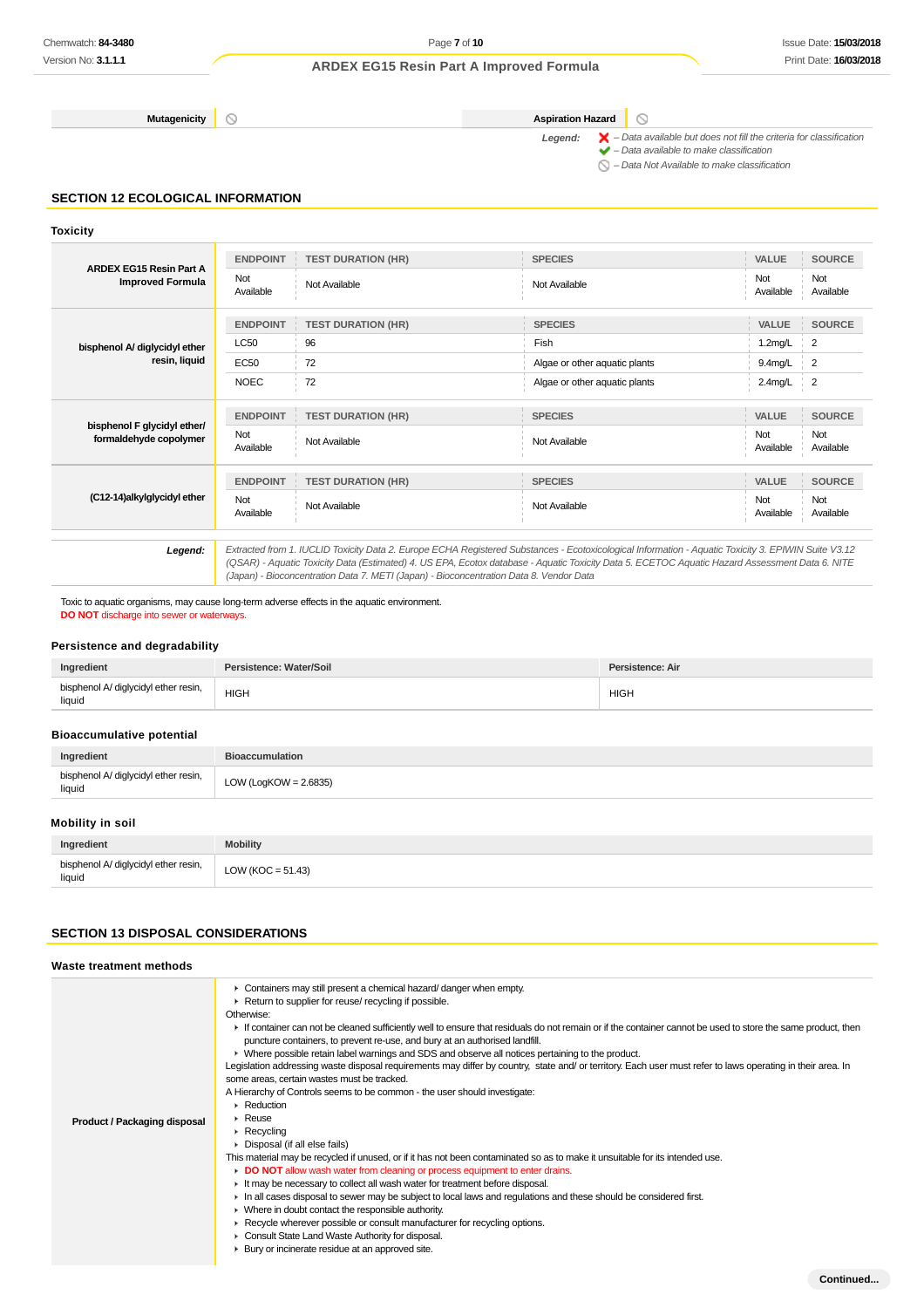Recycle containers if possible, or dispose of in an authorised landfill.

Ensure that the hazardous substance is disposed in accordance with the Hazardous Substances (Disposal) Notice 2017

## **SECTION 14 TRANSPORT INFORMATION**

| <b>Labels Required</b>             |                                                                                                              |                              |
|------------------------------------|--------------------------------------------------------------------------------------------------------------|------------------------------|
|                                    |                                                                                                              |                              |
| <b>Marine Pollutant</b>            |                                                                                                              |                              |
| <b>HAZCHEM</b>                     | $-3Z$                                                                                                        |                              |
| Land transport (UN)                |                                                                                                              |                              |
| <b>UN number</b>                   | 3082                                                                                                         |                              |
| UN proper shipping name            | ENVIRONMENTALLY HAZARDOUS SUBSTANCE, LIQUID, N.O.S. (contains bisphenol A/ diglycidyl ether resin, liquid)   |                              |
| Transport hazard class(es)         | 9<br>Class<br>Subrisk<br>Not Applicable                                                                      |                              |
| Packing group                      | Ш                                                                                                            |                              |
| <b>Environmental hazard</b>        | Environmentally hazardous                                                                                    |                              |
| Special precautions for user       | Special provisions<br>274; 331; 335; 375<br>5L<br>Limited quantity                                           |                              |
| Air transport (ICAO-IATA / DGR)    |                                                                                                              |                              |
| <b>UN number</b>                   | 3082                                                                                                         |                              |
| UN proper shipping name            | Environmentally hazardous substance, liquid, n.o.s. * (contains bisphenol A/ diglycidyl ether resin, liquid) |                              |
| Transport hazard class(es)         | $\boldsymbol{9}$<br><b>ICAO/IATA Class</b><br>ICAO / IATA Subrisk<br>Not Applicable<br><b>ERG Code</b><br>9L |                              |
| Packing group                      | Ш                                                                                                            |                              |
| <b>Environmental hazard</b>        | Environmentally hazardous                                                                                    |                              |
|                                    | Special provisions<br>Cargo Only Packing Instructions<br>Cargo Only Maximum Qty / Pack                       | A97 A158 A197<br>964<br>450L |
| Special precautions for user       | Passenger and Cargo Packing Instructions                                                                     | 964                          |
|                                    | Passenger and Cargo Maximum Qty / Pack                                                                       | 450L                         |
|                                    | Passenger and Cargo Limited Quantity Packing Instructions                                                    | Y964                         |
|                                    | Passenger and Cargo Limited Maximum Qty / Pack                                                               | 30 kg G                      |
| Sea transport (IMDG-Code / GGVSee) |                                                                                                              |                              |
| $111$ mumber $2000$                |                                                                                                              |                              |

| UN number                    | 3082                                                                                                       |
|------------------------------|------------------------------------------------------------------------------------------------------------|
| UN proper shipping name      | ENVIRONMENTALLY HAZARDOUS SUBSTANCE, LIQUID, N.O.S. (contains bisphenol A/ diglycidyl ether resin, liquid) |
| Transport hazard class(es)   | <b>IMDG Class</b><br>9<br>Not Applicable<br><b>IMDG Subrisk</b>                                            |
| Packing group                | III                                                                                                        |
| <b>Environmental hazard</b>  | Marine Pollutant                                                                                           |
| Special precautions for user | $F-A$ , S-F<br><b>EMS Number</b><br>Special provisions<br>274 335 969<br><b>Limited Quantities</b><br>5 L  |

**Transport in bulk according to Annex II of MARPOL and the IBC code**

Not Applicable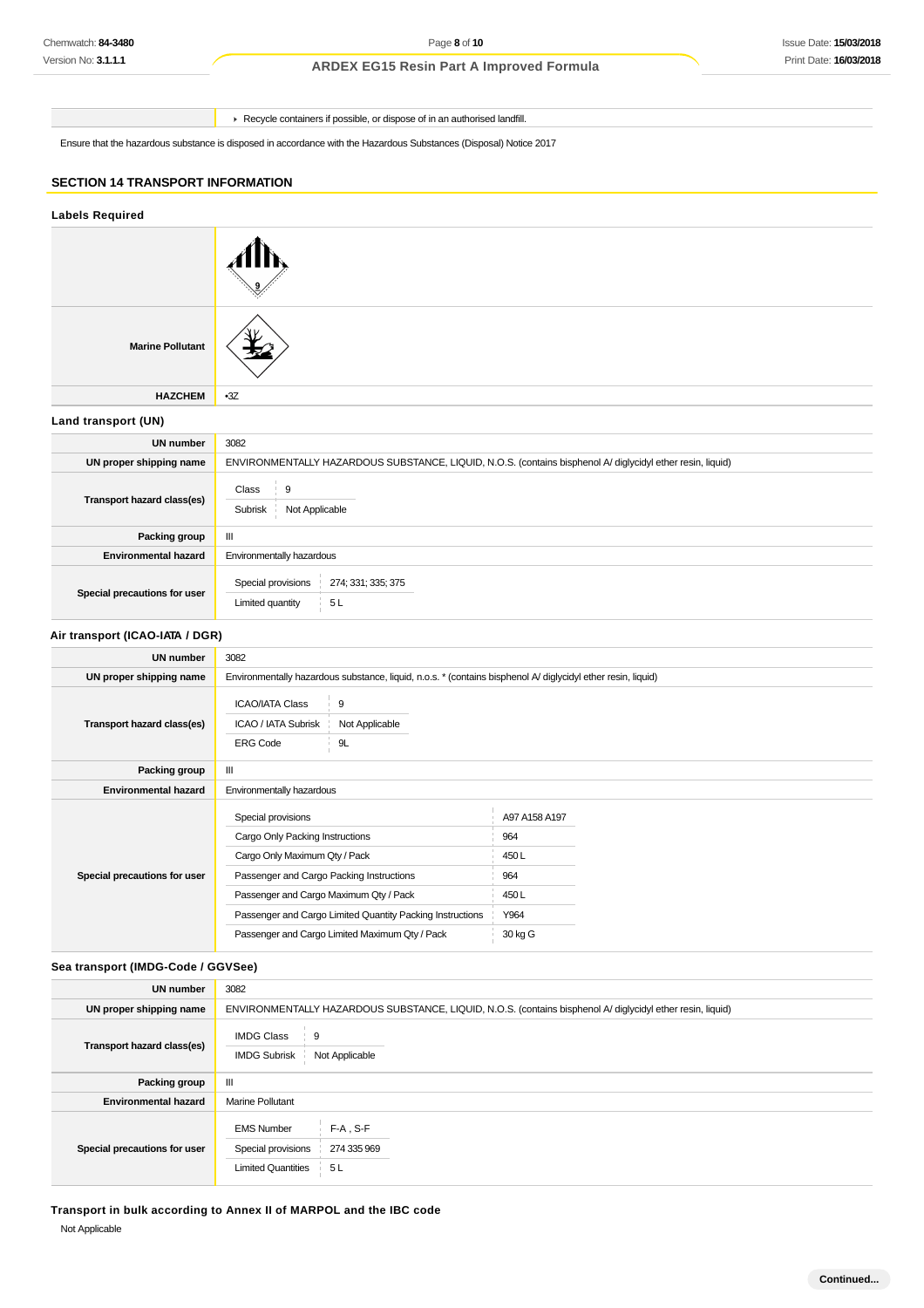### **SECTION 15 REGULATORY INFORMATION**

#### **Safety, health and environmental regulations / legislation specific for the substance or mixture**

This substance is to be managed using the conditions specified in an applicable Group Standard

| <b>HSR Number</b>                                                                  | <b>Group Standard</b>                                                                                                           |  |
|------------------------------------------------------------------------------------|---------------------------------------------------------------------------------------------------------------------------------|--|
| HSR002624                                                                          | N.O.S. (Subsidiary Hazard) Group Standard 2006                                                                                  |  |
| HSR002535                                                                          | Compressed Gas Mixtures (Subsidiary Hazard) Group Standard 2006                                                                 |  |
| HSR002596                                                                          | Laboratory Chemicals and Reagent Kits Group Standard 2006                                                                       |  |
| HSR002530                                                                          | Cleaning Products (Subsidiary Hazard) Group Standard 2006                                                                       |  |
| HSR002585                                                                          | Fuel Additives (Subsidiary Hazard) Group Standard 2006                                                                          |  |
| HSR002519                                                                          | Aerosols (Subsidiary Hazard) Group Standard 2006                                                                                |  |
| HSR002521                                                                          | Animal Nutritional and Animal Care Products Group Standard 2006                                                                 |  |
| HSR002606                                                                          |                                                                                                                                 |  |
| HSR002644                                                                          | Lubricants, Lubricant Additives, Coolants and Anti-freeze Agents (Subsidiary Hazard) Group Standard 2006                        |  |
| HSR002647                                                                          | Polymers (Subsidiary Hazard) Group Standard 2006                                                                                |  |
|                                                                                    | Reagent Kits Group Standard 2006                                                                                                |  |
| HSR002612                                                                          | Metal Industry Products (Subsidiary Hazard) Group Standard 2006                                                                 |  |
| HSR002670                                                                          | Surface Coatings and Colourants (Subsidiary Hazard) Group Standard 2006                                                         |  |
| HSR002503                                                                          | Additives, Process Chemicals and Raw Materials (Subsidiary Hazard) Group Standard 2006                                          |  |
| HSR002638                                                                          | Photographic Chemicals (Subsidiary Hazard) Group Standard 2006                                                                  |  |
| HSR002565                                                                          | Embalming Products (Subsidiary Hazard) Group Standard 2006                                                                      |  |
| HSR002578                                                                          | Food Additives and Fragrance Materials (Subsidiary Hazard) Group Standard 2006                                                  |  |
| HSR002558                                                                          | Dental Products (Subsidiary Hazard) Group Standard 2006                                                                         |  |
| HSR002684                                                                          | Water Treatment Chemicals (Subsidiary Hazard) Group Standard 2006                                                               |  |
| HSR002573                                                                          | Fire Fighting Chemicals Group Standard 2006                                                                                     |  |
| HSR100425                                                                          | Pharmaceutical Active Ingredients Group Standard 2010                                                                           |  |
| HSR002600                                                                          | Leather and Textile Products (Subsidiary Hazard) Group Standard 2006                                                            |  |
| HSR002571                                                                          | Fertilisers (Subsidiary Hazard) Group Standard 2006                                                                             |  |
| HSR002648                                                                          | Refining Catalysts Group Standard 2006                                                                                          |  |
| HSR002653                                                                          | Solvents (Subsidiary Hazard) Group Standard 2006                                                                                |  |
| HSR002544                                                                          | Construction Products (Subsidiary Hazard) Group Standard 2006                                                                   |  |
| HSR002549                                                                          | Corrosion Inhibitors (Subsidiary Hazard) Group Standard 2006                                                                    |  |
| HSR002552                                                                          | Cosmetic Products Group Standard 2006                                                                                           |  |
| <b>HSR100757</b>                                                                   | Veterinary Medicine (Limited Pack Size, Finished Dose) Standard 2012                                                            |  |
| HSR100758                                                                          | Veterinary Medicines (Non-dispersive Closed System Application) Group Standard 2012                                             |  |
| HSR100759                                                                          | Veterinary Medicines (Non-dispersive Open System Application) Group Standard 2012                                               |  |
| HSR100628                                                                          | Straight-chained Lepidopteran Sex Pheromone Group Standard 2012                                                                 |  |
|                                                                                    | BISPHENOL A/ DIGLYCIDYL ETHER RESIN, LIQUID(25068-38-6) IS FOUND ON THE FOLLOWING REGULATORY LISTS                              |  |
|                                                                                    | New Zealand Hazardous Substances and New Organisms (HSNO) Act - Classification of<br>New Zealand Inventory of Chemicals (NZIoC) |  |
| Chemicals                                                                          |                                                                                                                                 |  |
|                                                                                    | BISPHENOL F GLYCIDYL ETHER/ FORMALDEHYDE COPOLYMER(28064-14-4) IS FOUND ON THE FOLLOWING REGULATORY LISTS                       |  |
|                                                                                    | New Zealand Hazardous Substances and New Organisms (HSNO) Act - Classification of<br>New Zealand Inventory of Chemicals (NZIoC) |  |
| Chemicals                                                                          |                                                                                                                                 |  |
| (C12-14)ALKYLGLYCIDYL ETHER(68609-97-2) IS FOUND ON THE FOLLOWING REGULATORY LISTS |                                                                                                                                 |  |
|                                                                                    | New Zealand Hazardous Substances and New Organisms (HSNO) Act - Classification of<br>New Zealand Inventory of Chemicals (NZIoC) |  |
| Chemicals                                                                          |                                                                                                                                 |  |
| <b>Location Test Certificate</b>                                                   |                                                                                                                                 |  |
|                                                                                    |                                                                                                                                 |  |

Subject to Regulation 55 of the Hazardous Substances (Classes 1 to 5 Controls) Regulations, a location test certificate is required when quantity greater than or equal to those indicated below are present.

| <b>Hazard Class</b> | Quantity beyond which controls apply for closed<br>containers | Quantity beyond which controls apply when use occurring in open<br>containers |
|---------------------|---------------------------------------------------------------|-------------------------------------------------------------------------------|
| Not Applicable      | Not Applicable                                                | Not Applicable                                                                |

### **Approved Handler**

Subject to Regulation 56 of the Hazardous Substances (Classes 1 to 5 Controls) Regulations and Regulation 9 of the Hazardous Substances (Classes 6, 8, and 9 Controls) Regulations, the substance must be under the personal control of an Approved Handler when present in a quantity greater than or equal to those indicated below.

| $P _{\text{max}}$<br>ance |                    |
|---------------------------|--------------------|
| Not Applicable            | Applicable<br>ורו∧ |

Refer Group Standards for further information